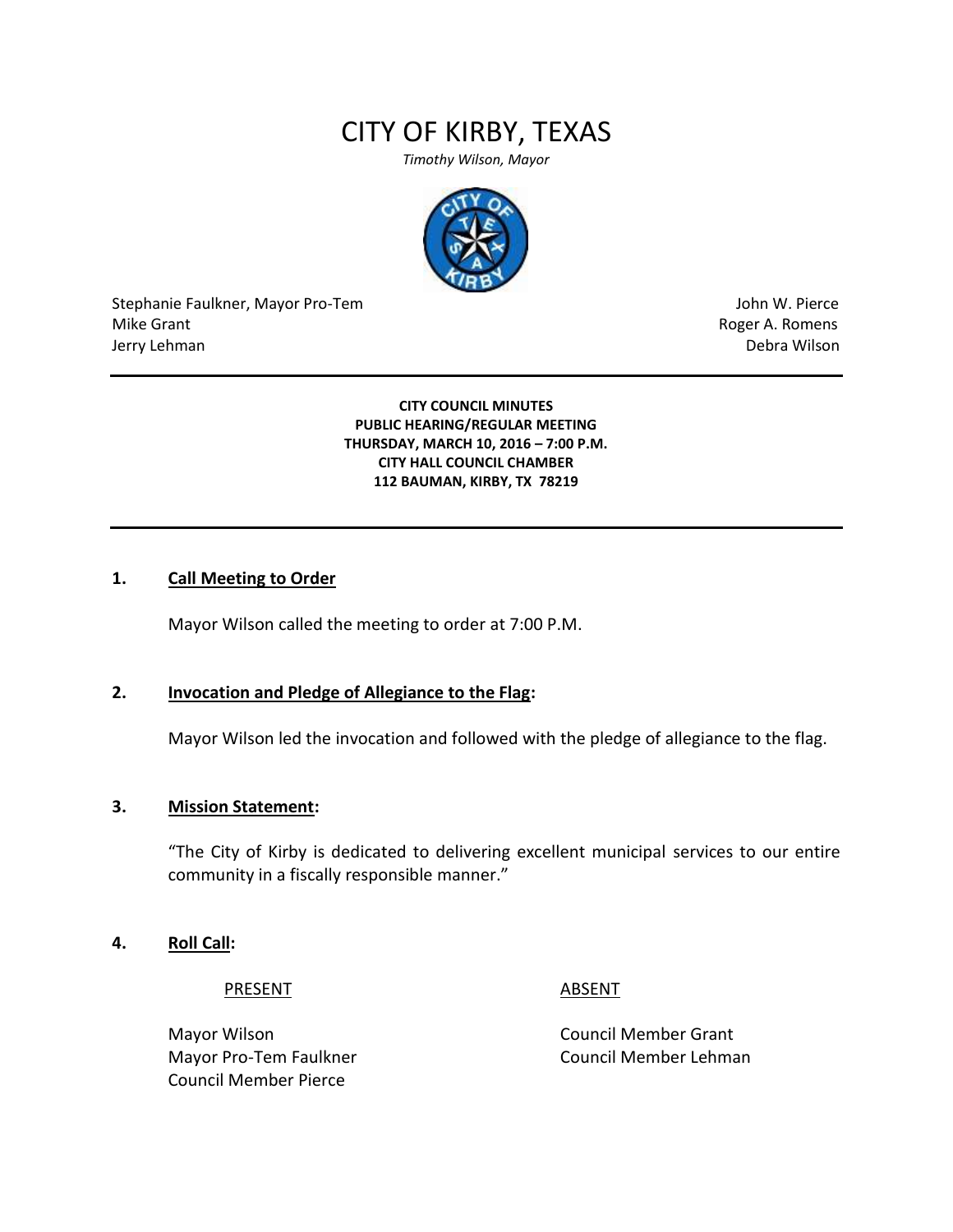Council Member Wilson Council Member Romens

# **5. Citizen Participation**

1. Debra McMillan, 4511 Hoeneke – Informed Council about the conduct of a duly appointed representative of the City who made a derogatory remark during an Economic Development Committee meeting she attended on February 25, 2016.

2. Steve Linscomb, Director of Communications for Judson ISD, 8012 Shin Oak Dr., Live Oak, TX 78233 – He said the Judson ISD superintendent, Dr. Montoya, asked him to attend the meeting in his stead. He said Dr. Montoya feels the district would like to go on record to show support of the Council's proposed boundary adjustment.

# **6. Consent Agenda**

# a. Regular Meeting Minutes - February 25, 2016

Mayor Pro-Tem Faulkner moved to approve the Consent Agenda; seconded by Council Member Wilson. With all voting, "aye" the motion carried.

# **7. Public Hearing**

# a. Regarding An Agreement Between The City Of Kirby And The Texas Department Of Transportation (TXDOT) For A Hike And Bike Trail In Friendship Park

Mayor Wilson opened the public hearing at 7:07 P.M.

Mark Hill, Ford Engineering, provided some exhibits in the foyer identifying preliminary designs of the projects. Mayor Wilson said the Friendship Park and Hike & Bike Trail would cost approximately \$681,000.00. This is a much needed improvement and the cost will be 80% covered by TxDot and 20% covered by the City. There being no one to speak as a proponent or opponent, he closed the public hearing at 7:09 P.M.

# b. Regarding An Agreement Between The City Of Kirby And The Texas Department Of Transportation (TXDOT) For Reconstruction Of Binz Engleman Road

Mayor Wilson opened the public hearing at 7:09 P.M. this is also a much needed improvement with 80% being covered by TxDot and 20% being covered by the City with a total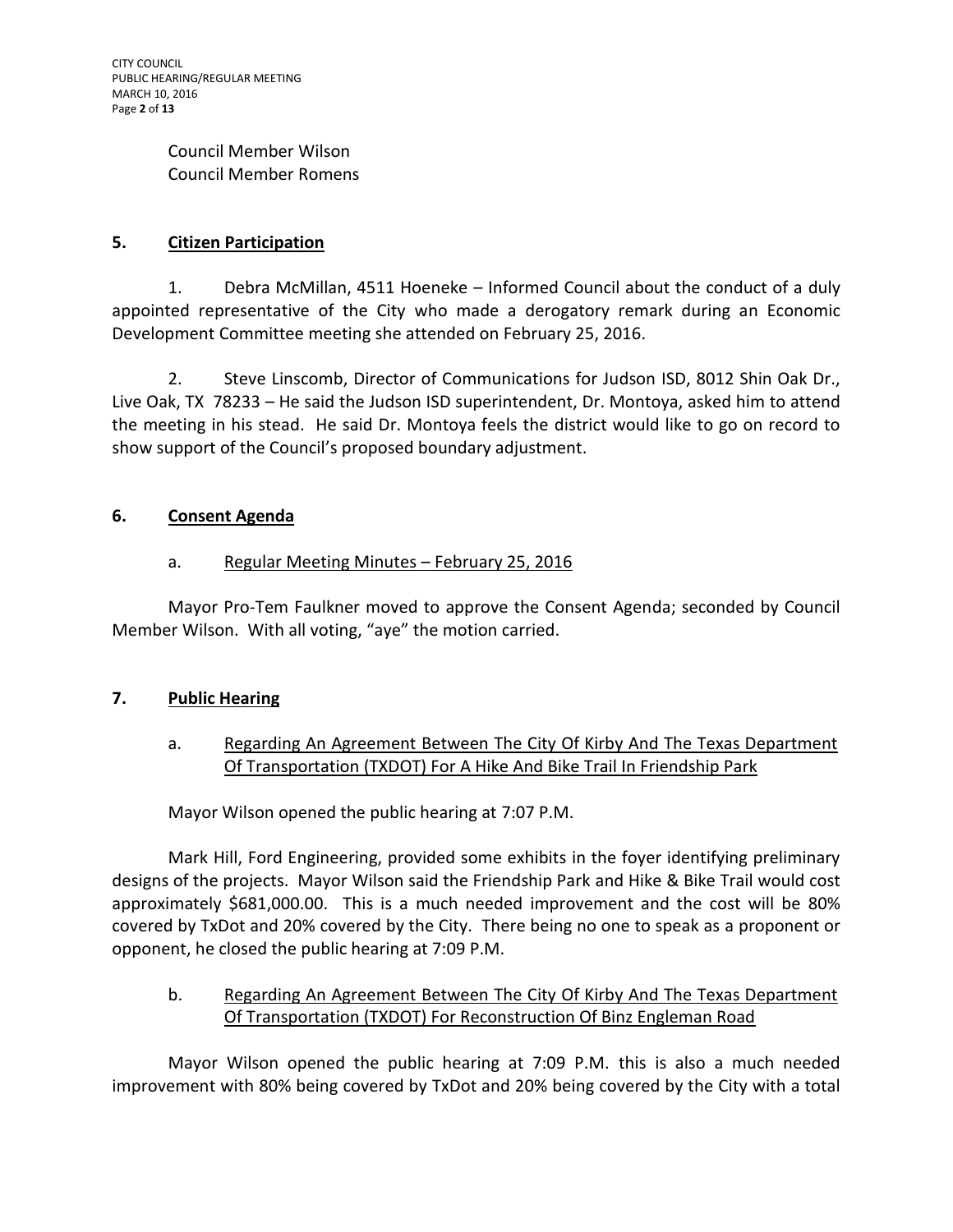cost of approximately 2.2 million dollars. The sidewalks will go to the hike and bike trail. There being no one to speak as a proponent or opponent, he closed the public hearing at 7:11 P.M.

c. Regarding A Boundary Adjustment With The City Of San Antonio In Regard To A 17.8 Acre Tract Of Land Along Buzz Aldrin Drive, Corian Glen Drive, Blue Spruce Drive, And Swann Lane, And A 25 Acre Parcel Of Land Bordered By Gibbs Sprawl Road On The North And Seguin Road (F.M. 78) On The South

Mayor Wilson opened the public hearing at 7:11 P.M.

1. Charlene Wyatt - Spoke in favor of the property off Springfield Road and Sysco property being brought into Kirby and Sysco property.

Mayor Wilson said San Antonio asked for a cash one-time payment close to \$100,000.00. There being no one to speak as a proponent or opponent, he closed the public hearing at 7:14 P.M.

# 8. **Presentations:**

# a. City of Kirby Five Year Budget Forecast

Mayor Wilson acknowledged there were no increases in the City Council budget.

City Manager Vernon, General City Administration, provided an overview of the administration budget forecast for the capital items and some operational expenses with slight increases. Recodification reduced slightly because we are moving from American Legal to MuniCode. Training and travel increased due to additional training for staff and it will decrease to \$6,000.00 in FY 2017-2018.

| <b>GENERAL CITY</b>   | $2015 -$ | $2016 -$ | $2017 -$ | 2018-    | $2019 -$ | $2020 -$ |
|-----------------------|----------|----------|----------|----------|----------|----------|
| <b>ADMINISTRATION</b> | 2016     | 2017     | 2018     | 2019     | 2020     | 2021     |
| <b>FUND</b>           |          |          |          |          |          |          |
| <b>EDC</b>            | \$10,000 | \$10,000 | \$10,000 | \$10,000 | \$15,000 | \$15,000 |
| Recodification        | \$4,500  | \$4,500  | \$4,000  | \$4,000  | \$4,000  | \$4,000  |
| Training/Travel       | \$8,000  | \$8,000  | \$6,000  | \$6,000  | \$6,000  | \$6,000  |

Chief Bois, Police Department, the department has several capital items: vehicle replacement program, mobile data terminals, body armor, resurfacing parking lot, radar replacement and tasers.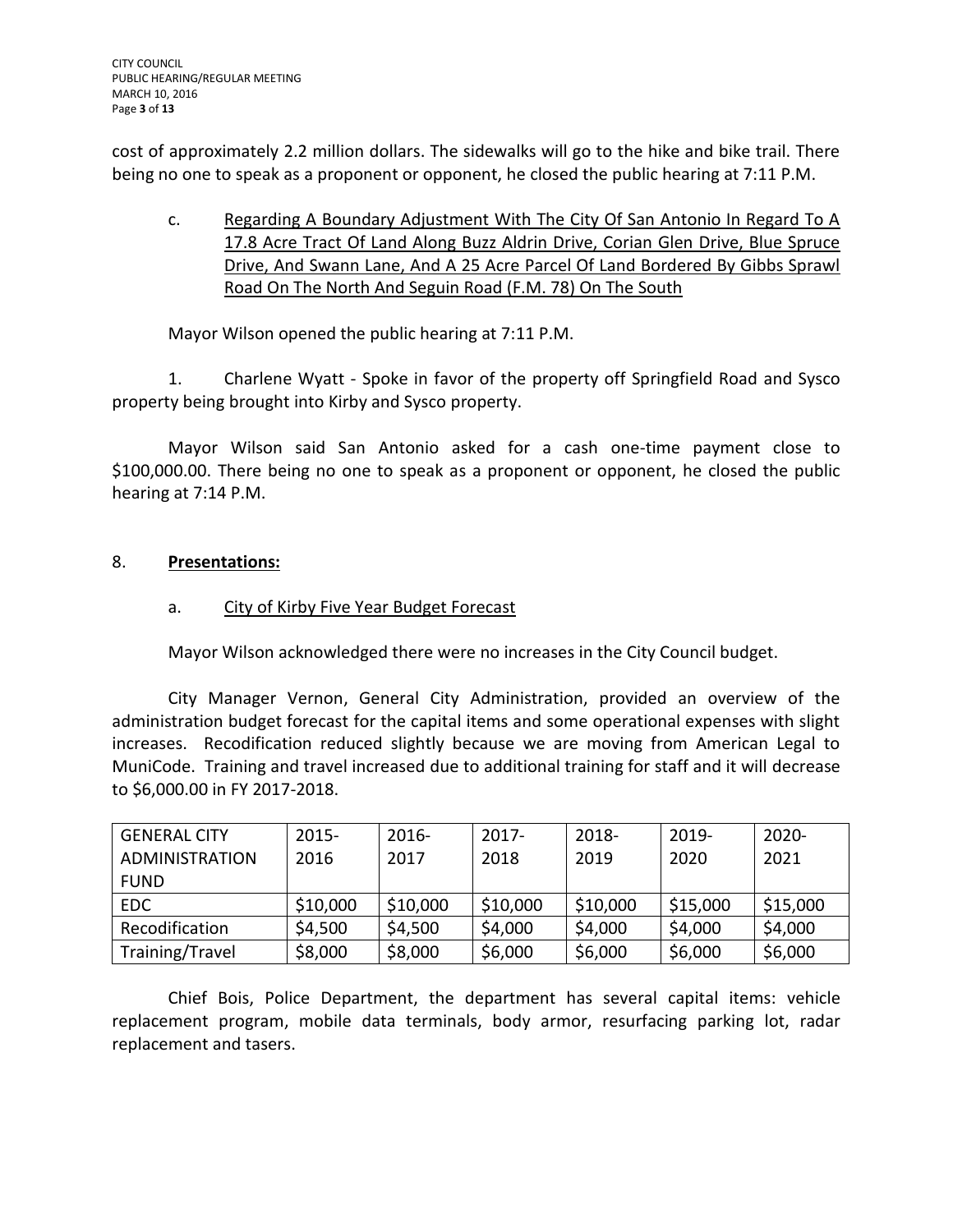| <b>POLICE</b>          | $2015 -$ | 2016-    | $2017 -$ | 2018-     | 2019-    | 2020-     |
|------------------------|----------|----------|----------|-----------|----------|-----------|
| <b>DEPARTMENT FUND</b> | 2016     | 2017     | 2018     | 2019      | 2020     | 2021      |
| Vehicle                | \$63,300 | \$60,000 | \$95,000 | \$148,000 | \$75,000 | \$110,000 |
| Replacement            |          |          |          |           |          |           |
| Mobile Data            | \$       | \$45,000 | \$       | \$        | \$       | \$45,000  |
| Terminal               |          |          |          |           |          |           |
| <b>Body Armor</b>      | \$3,000  | \$5,000  | \$5,000  | \$5,000   | \$5,000  | \$5,000   |
| Parking<br>Resurface   |          | \$25,000 |          |           |          |           |
| Lot                    |          |          |          |           |          |           |
| Radar Replacement      |          | \$3,500  |          |           |          |           |
| <b>Tasers</b>          | \$6,920  | \$4,152  |          |           |          |           |

Chief Riedel, Fire Department, the department has three major capital items: heart monitors, supply hose and a new ambulance.

| <b>FIRE DEPARTMENT</b>     | $2015 -$  | $2016-$  | $2017 -$  | 2018- | 2019- | $2020 -$ |
|----------------------------|-----------|----------|-----------|-------|-------|----------|
| <b>FUND</b>                | 2016      | 2017     | 2018      | 2019  | 2020  | 2021     |
| <b>Heart Monitor</b>       |           | \$30,000 |           |       |       |          |
| Hose                       |           | \$7,000  |           |       |       |          |
| Ambulance                  |           |          | \$175,000 |       |       |          |
| <b>Breathing Apparatus</b> | \$100,000 |          |           |       |       |          |

January Dugan, Animal Care Services, the capital items are: new vehicle, increase in training, increase in uniforms, replacing the insulation in the indoor kennel, and veterinary services.

| <b>ANIMAL CARE</b>   | $2015 -$ | $2016 -$ | $2017 -$ | 2018-    | 2019-2020   | 2020-2021    |
|----------------------|----------|----------|----------|----------|-------------|--------------|
| <b>SERVICES FUND</b> | 2016     | 2017     | 2018     | 2019     |             |              |
| <b>Trucks</b>        |          | \$40,000 | \$55,000 | \$48,000 | \$          |              |
| Training - AS        | \$2,000  | \$8,000  | \$6,000  | \$6,000  | \$6,000     | \$6,000      |
| Uniforms - AS        | \$500    | \$3,000  | \$3,000  | \$3,000  | \$3,000     | \$3,000      |
| Replace Insulation   | \$17,500 |          |          |          |             |              |
| Veterinary           | \$20,000 | \$40,000 | \$44,000 | \$49,280 | \$55,193.60 | \$61,8196.83 |
| <b>Services</b>      |          |          |          |          |             |              |

Roger Aguillon, Parks, the capital items are: repave the parking lot at Friendship Park, replace two vehicles and replace two mowers. Mayor Wilson suggested getting together with the Parks and Recreation Committee to find out their needs for the parks.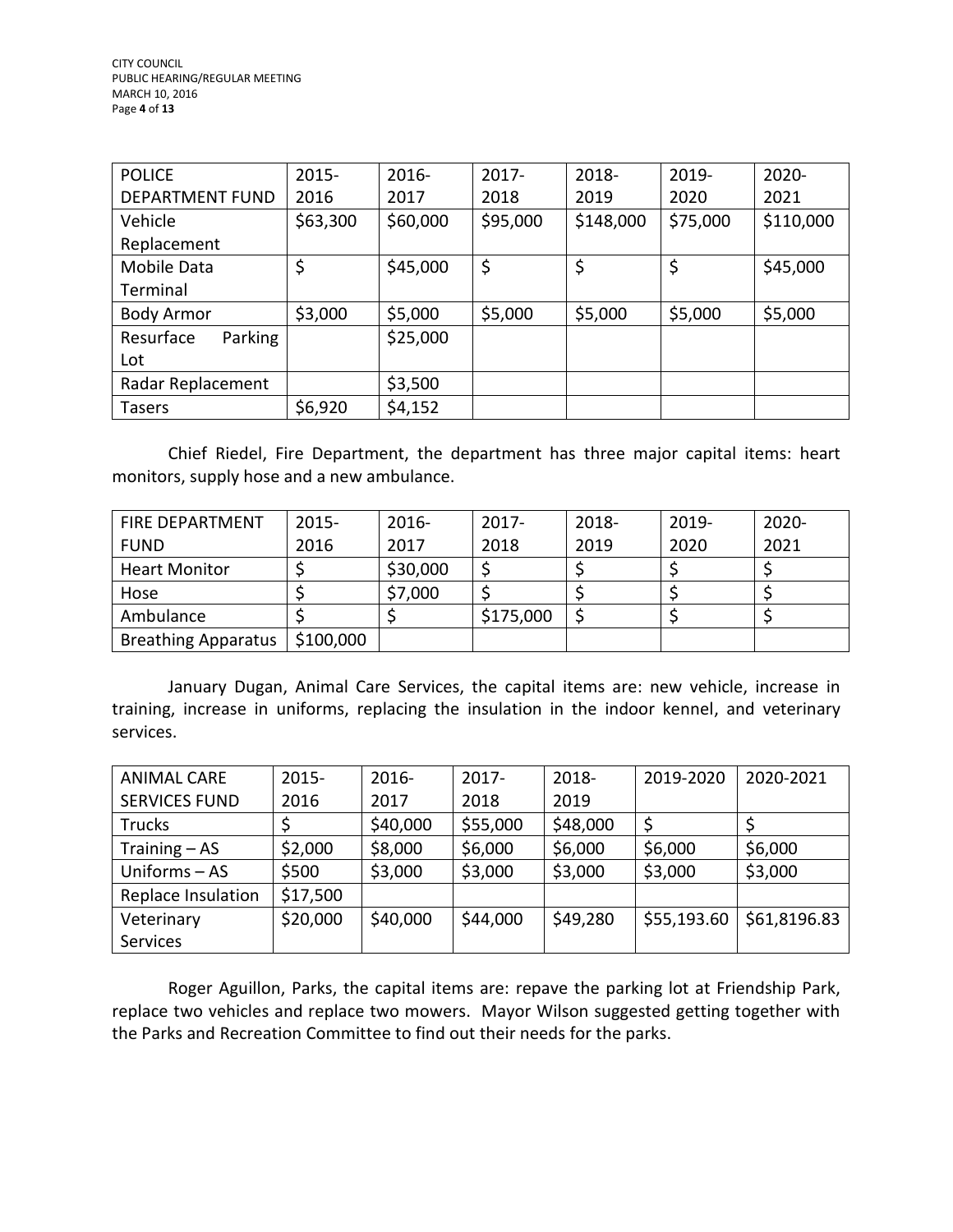| <b>PARK FUND</b> | $2015 -$ | $2016 -$  | $2017 -$ | 2018- | $2019 -$ | $2020 -$ |
|------------------|----------|-----------|----------|-------|----------|----------|
|                  | 2016     | 2017      | 2018     | 2019  | 2020     | 2021     |
| Repave Pavilion  |          | \$220,000 |          |       |          |          |
| Parking Lot      |          |           |          |       |          |          |
| Replace 2 Trucks |          |           | \$80,000 |       |          |          |
| Replace 2 Mowers |          |           |          |       |          | \$40,000 |

Roger Aguillon, Streets, the capital items are: crack sealing, street repair on Hickory Hill, replace Crest bridge, street repair on Cinderella, bridge reconstruction on Wheatland and Threadway.

| <b>STREET FUND</b>       | $2015 -$ | $2016 -$ | $2017 -$  | 2018-   | 2019-2020      | 2020- |
|--------------------------|----------|----------|-----------|---------|----------------|-------|
|                          | 2016     | 2017     | 2018      | 2019    |                | 2021  |
| <b>Crack Sealing</b>     | \$       | \$20,000 | \$        | \$      | \$             |       |
| <b>Street Repair</b>     | \$       | \$       | \$        | \$      | \$1,221,537.34 | \$    |
| Hickory Hill;            |          |          |           |         |                |       |
| <b>Replace Crest</b>     |          |          |           |         |                |       |
| <b>Bridge</b>            |          |          |           |         |                |       |
| <b>Street Repair</b>     | \$       | \$       | \$675,000 | $\zeta$ | \$             | \$    |
| Cinderella; Bridge       |          |          |           |         |                |       |
| <b>Reconstruction Of</b> |          |          |           |         |                |       |
| Wheatland &              |          |          |           |         |                |       |
| Threadway                |          |          |           |         |                |       |

City Manager Vernon, General Operations, the capital items are: city hall parking lot; city hall renovations.; city hall furniture.

| <b>GENERAL</b>         | $2015 -$ | $2016 -$ | $2017 -$ | 2018-     | $2019 -$ | $2020 -$ |
|------------------------|----------|----------|----------|-----------|----------|----------|
| <b>OPERATIONS FUND</b> | 2016     | 2017     | 2018     | 2019      | 2020     | 2021     |
| City Hall Parking Lot  |          | \$25,000 |          |           |          |          |
| City Hall              |          |          |          | \$200,000 |          |          |
| Renovations            |          |          |          |           |          |          |
| City Hall Furniture    |          |          |          |           | \$10,000 |          |

Roger Aguillon, Water, replacing water meters. Backhoe replace FY 2018-2019 \$85,000.

| <b>WATER FUND</b> | $2015 -$ | $2016 -$ | $2017 -$ | $2018 -$ | $2019 -$  | $2020 -$  |
|-------------------|----------|----------|----------|----------|-----------|-----------|
|                   | 2016     | 2017     | 2018     | 2019     | 2020      | 2021      |
| Replace Water     |          |          |          |          | \$190,000 | \$190,000 |
| <b>Meters</b>     |          |          |          |          |           |           |
| Replace Backhoe   |          |          |          | \$85,000 |           |           |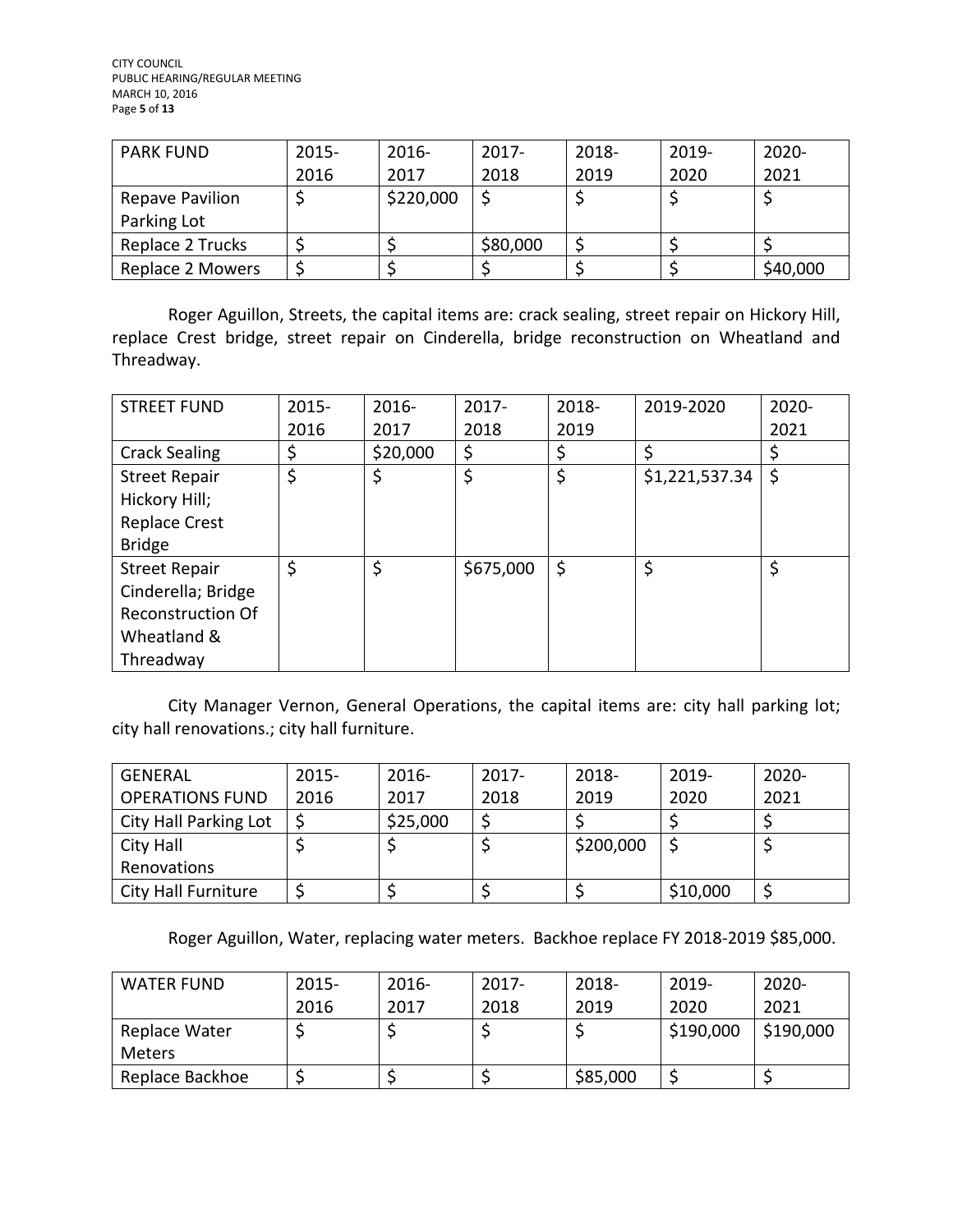#### **9. Discussion And Possible Action**

# a. Discussion And Possible Action Regarding Ford Engineering Proposal For Hike & Bike Trail Design

Mayor Pro-Tem Faulkner asked about the foot bridges if a decision was made.

Mark Hill, Ford Engineering, informed Council the foot bridges are \$100,000 each. If we used the pre-fabricated foot bridges it will put us over our budget. We cannot exceed what we are allowed and TxDot has set a limit on what the letting can be. Any extra cost will be handled by the City.

Mayor Pro-Tem Faulkner moved to accept Ford Engineering's proposal for the Hike & Bike Trail design; seconded by Council Member Wilson.

Mayor Wilson exercised his right to not vote in accordance with Section 2.05 of the City Charter.

The motion carried with a 4-0 vote.

 $AYES - 4$   $NO - 0$ 

b. Discussion And Possible Action Ford Engineering Proposal for Binz Engleman Road Design

Mayor Wilson informed Council that TxDot did not approve their suggested changes. The current design identifies the north side of the street will be the no parking side.

Council Member Wilson moved to accept Ford Engineering's proposal for Binz Engleman Road design; seconded by Mayor Pro-Tem Faulkner.

Mayor Wilson exercised his right to not vote in accordance with Section 2.05 of the City Charter.

The motion carried with a 4-0 vote.

 $AYES - 4$   $NO - 0$ 

c. Discussion And Possible Action To Consider Ordinance No. O-2016-783 Repealing All Ordinances Relating To Solid Waste Collection And Awarding A Contract for Solid Waste Collection And Disposal And Recycling Services Within The city Of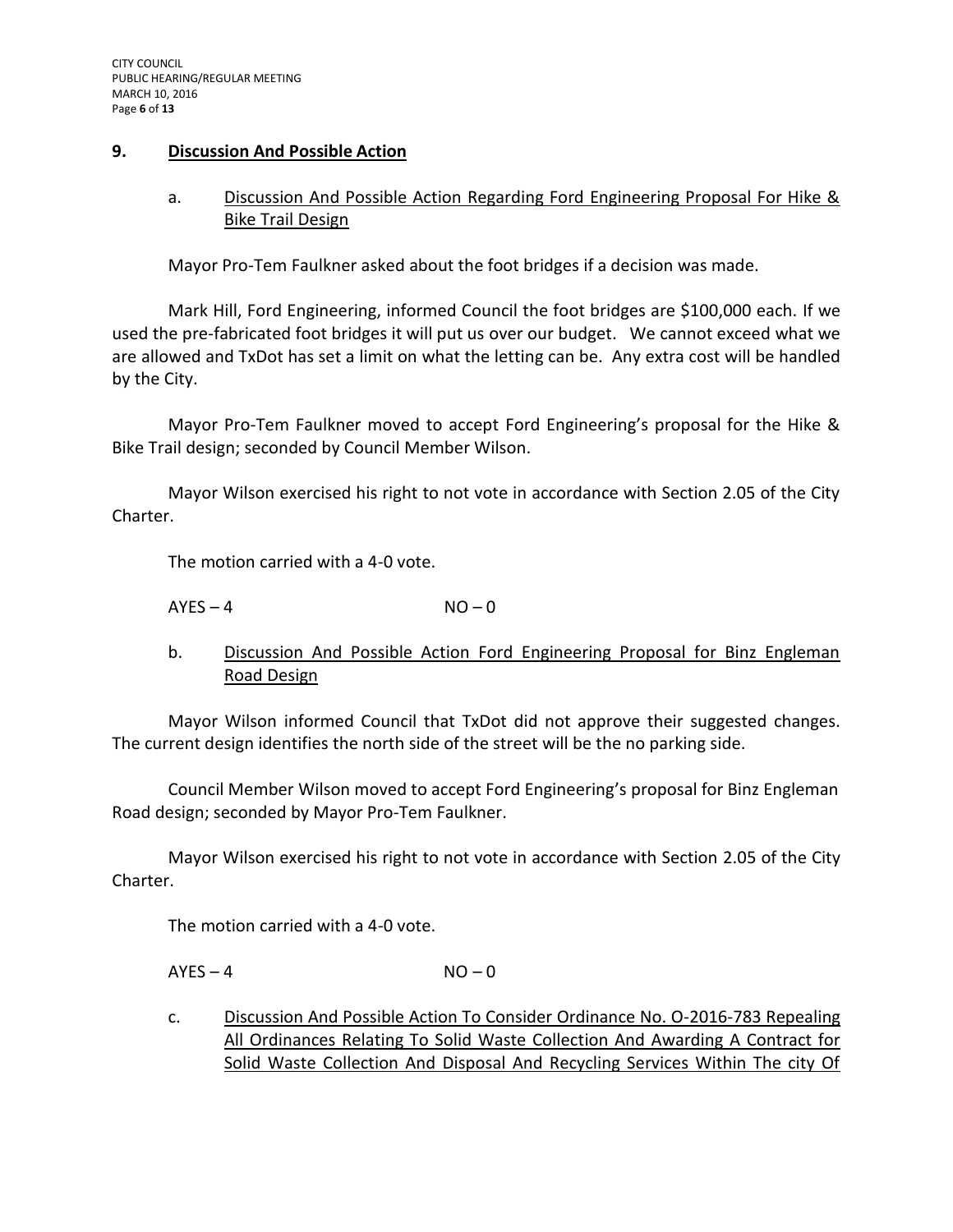# Kirby, And Authorizing The Mayor To Execute The Contract. This Is The Second Reading.

Tom Armstrong, Municipal Services Manager and Terry Gawlik, Community Relations Manager, were present representing Republic Services. Tom Armstrong apologized for missing the last meeting and delaying the process due to illness. He identified the changes in the new contract: lower residential rates, delay the first year CPI, one day a week service for garbage and recycle and continued support in the community.

Mayor Wilson said one area the residents don't utilize very much is that if you contact Republic Services they will pick up bulky items at your property through a negotiated cost of \$25 a cubic yard. Another big change, everyone will be serviced on Thursday which allows Republic to come out on Friday for missed service or broken carts. This is effective April 1, 2016.

Mayor Pro-Tem Faulkner moved to adopt Ordinance No. O-2016-783 Repealing All Ordinances Relating To Solid Waste Collection And Awarding Republic Services A Contract for Solid Waste Collection And Disposal And Recycling Services Within The city Of Kirby, And Authorizing The Mayor To Execute The Contract; seconded by Council Member Wilson.

The motion carried with a 4-0 vote.

 $AYES - 4$   $NO - 0$ 

d. Discussion And Possible Action To Accept Emma Cannon's Resignation From The Planning And Zoning Commission

Mayor Pro-Tem Faulkner moved to accept Emma Cannon's Resignation From The Planning And Zoning Commission; seconded by Council Member Wilson.

Mayor Wilson exercised his right to not vote in accordance with Section 2.05 of the City Charter.

The motion carried with a 4-0 vote.

 $AYES - 4$   $NO - 0$ 

#### e. Discussion And Possible Action On City Of Kirby Employee Pay Scale

Mayor Wilson asked to table this item and he will get with the city manager to bring back a more detailed plan to Council next month.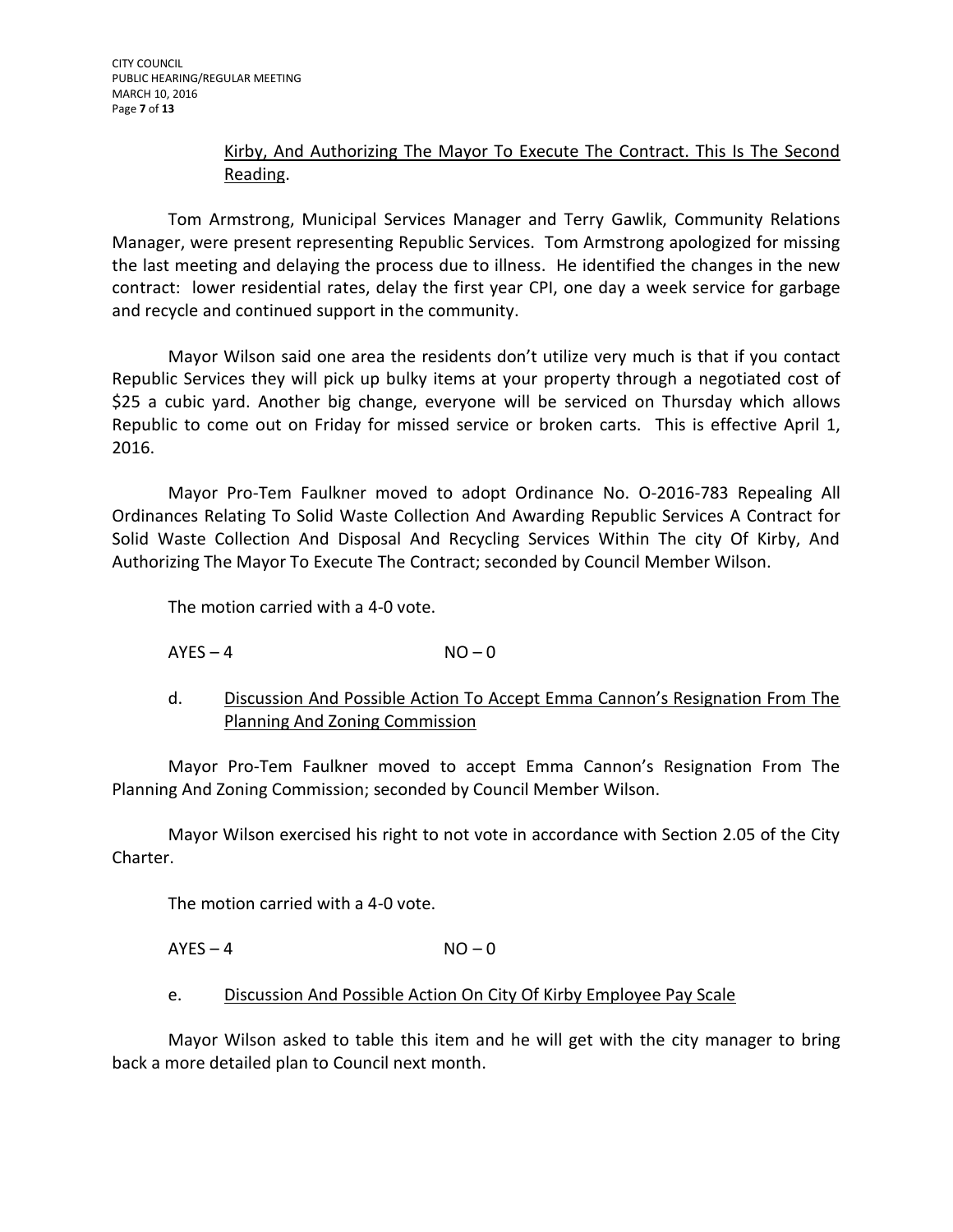Mayor Pro-Tem Faulkner moved to table this to a later date to get more details; seconded by Council member Romens.

Mayor Wilson exercised his right to not vote in accordance with Section 2.05 of the City Charter.

The motion carried with a 4-0 vote.

 $AYES - 4$   $NO - 0$ 

## f. Discussion And Possible Action To Review Lease Agreement between City of Kirby And SA Spartans

Coach Stephen informed Council the Spartans' Spring League started in February. They are practicing and using the front of the park and they requested use the lights. On a particular day his team went on the baseball field and practiced in the grass area. He said it was a mistake and it will never happen again. He requested use of the front of the park until daylight savings time.

Mayor Wilson said it was brought to his attention about parking on the grass along the road. He said there are several reasons parking is not allowed along the road and one is that the vehicles block emergency vehicles from passing through. The other reason is the employees riding the tractors have to ride through the ruts left in the mud. This has also been addressed with the baseball team. Last year you said there were spiders on the field and that was why you moved to the front field. What has been done about the spiders?

Coach Stephen said last year he reported the spiders to Patty and she reported to Roger. He said he has checked and hasn't seen any spiders or holes on the field and there's grass growing on the field again.

Mayor Wilson said the contract provided the Spartans the area in the back of the field between the goal post for the football field. The maintenance that is required to operate a football field is provided by the Spartans. Public works has a water canon that is made available to the Spartans and Little League to water the fields. He stated it is okay to park in the grass at the back of the park.

Council Member Romens inquired about the financial statement. Coach Stephen said there were not any home games; therefore there was not any revenue for concessions.

Mayor Wilson informed Coach Stephen he can contact Patty Cox to set up mowing of the field. Coach Stephen said he will return the key to the electrical box tomorrow.

There was no action taken on this item.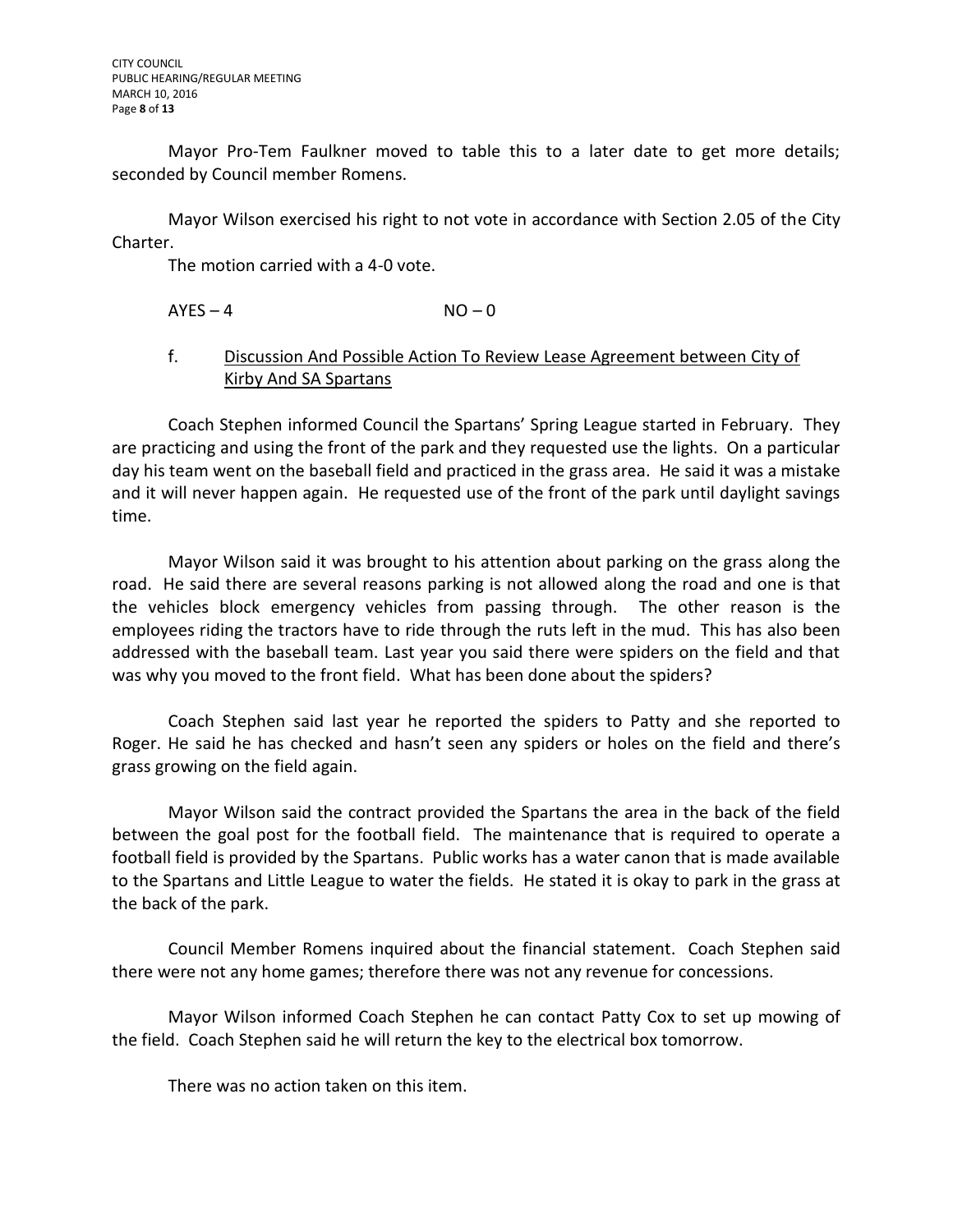#### g. Discussion And Possible Action Regarding the City Of Kirby Comprehensive Plan

Reggie Russell, Chairperson, Planning and Zoning Commission, gave an overview of the process to create the 2015 Comprehensive Plan. The plan included the one year and five year plan. Mayor Wilson read the one year and five year goals. The Commission will solicit the opinions and thoughts from the public, businesses and Council when preparing the next Comprehensive Plan.

Council Member Romens said when this Plan was being prepared there was no involvement with citizens, business or any organization or Council input. He said the City Council needs to put out a product that reflects the entire City.

Mayor Wilson suggested changing the location of the April City Council meeting. Contact Reggie Russell or Council with items you are interested in or if anyone has anything to add to the one year goals, this is their opportunity.

There was no action taken.

# h. Discussion And Possible Action Regarding Employee Of The Month Recognition Program

Mayor Pro-Tem Faulkner asked Council if they are going to continue with the employee of the month recognition.

Council Member Romens said it's a human resource activity from within the City and that falls under the city manager. Council would be better to recognize excellence from our citizens, and accomplishment in our community, youth and other organizations.

The Council discussed the employee of the month recognition and concurred to award it quarterly. Also, agreed to recognize our residents for their excellence and accomplishments. City Manager Vernon informed Council she has received a nomination for employee of the month.

Mayor Pro-Tem Faulkner moved to implement a quarterly employee recognition program; seconded by Council Member Wilson.

Mayor Wilson exercised his right to not vote in accordance with Section 2.05 of the City Charter.

The motion carried with a 4-0 vote.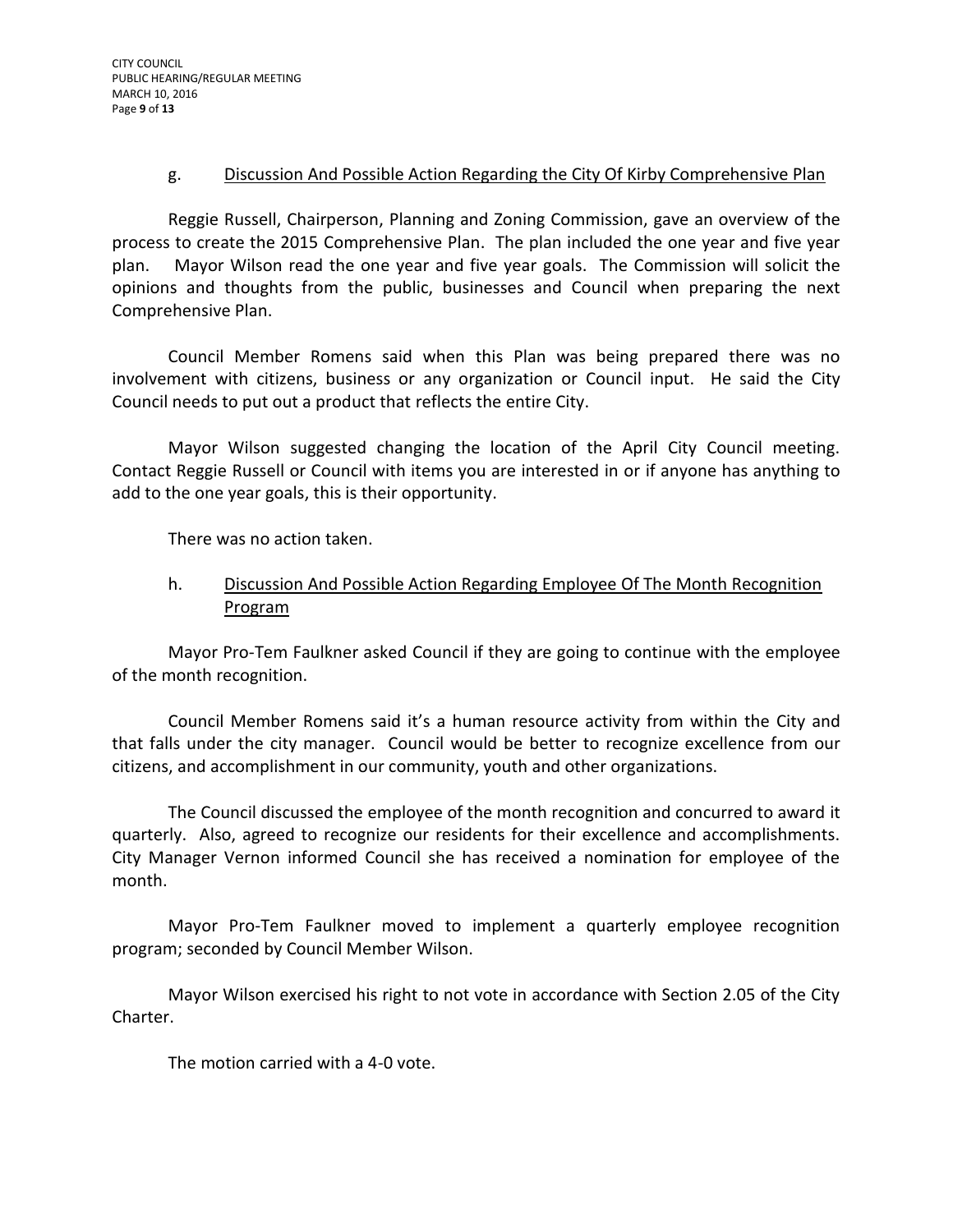#### $AYES - 4$   $NO - 0$

#### i. Discussion And Possible Action Regarding Texas Fleet Fuel Services

Justin Upshaw, Texas Fleet Fuel identified three primary reasons Texas Fleet Fuel cards are advantageous: accessibility to fueling locations, exemption status for municipalities and accountability and control given with the program.

Council Member Romens moved to accept the contract with Texas Fleet Fuel Services; seconded by Mayor Pro-Tem Faulkner.

Mayor Wilson exercised his right to not vote in accordance with Section 2.05 of the City Charter.

The motion carried with a 4-0 vote.

 $AYES - 4$   $NO - 0$ 

#### j. Discussion And Possible Action Regarding Funding Water Department Projects

Roger Aguillon, Public Works Director, provided an overview on the water department projects. He recommended installing the valves and painting the tanks first. He said the City can go out for bids on the total project with the valves and the water mains at one time, and include an alternate bid for the valves only. He said they could go all the way with all the project at an estimated cost of \$1,743,514.21.

Mayor Wilson recommended paint the towers, replace the water lines and valve replacement on one bid. He thanked Roger and staff for keeping our drinking water safe.

Mayor Pro-Tem Faulkner moved to approve cost estimate of 1.7 million for this year, seconded by Council Member Wilson.

City Manager Vernon said plus engineer fees.

The motion carried with a 5-0 vote.

 $AYES - 5$   $NO - 0$ 

k. Discussion And Possible Action To Consider Resolution No. R-2016-671 Authorizing The City Manager To Submit A Revised Application For Funding From The PY 2016 Allocation Of Bexar County's Community Development Block Grant (CDBG) Program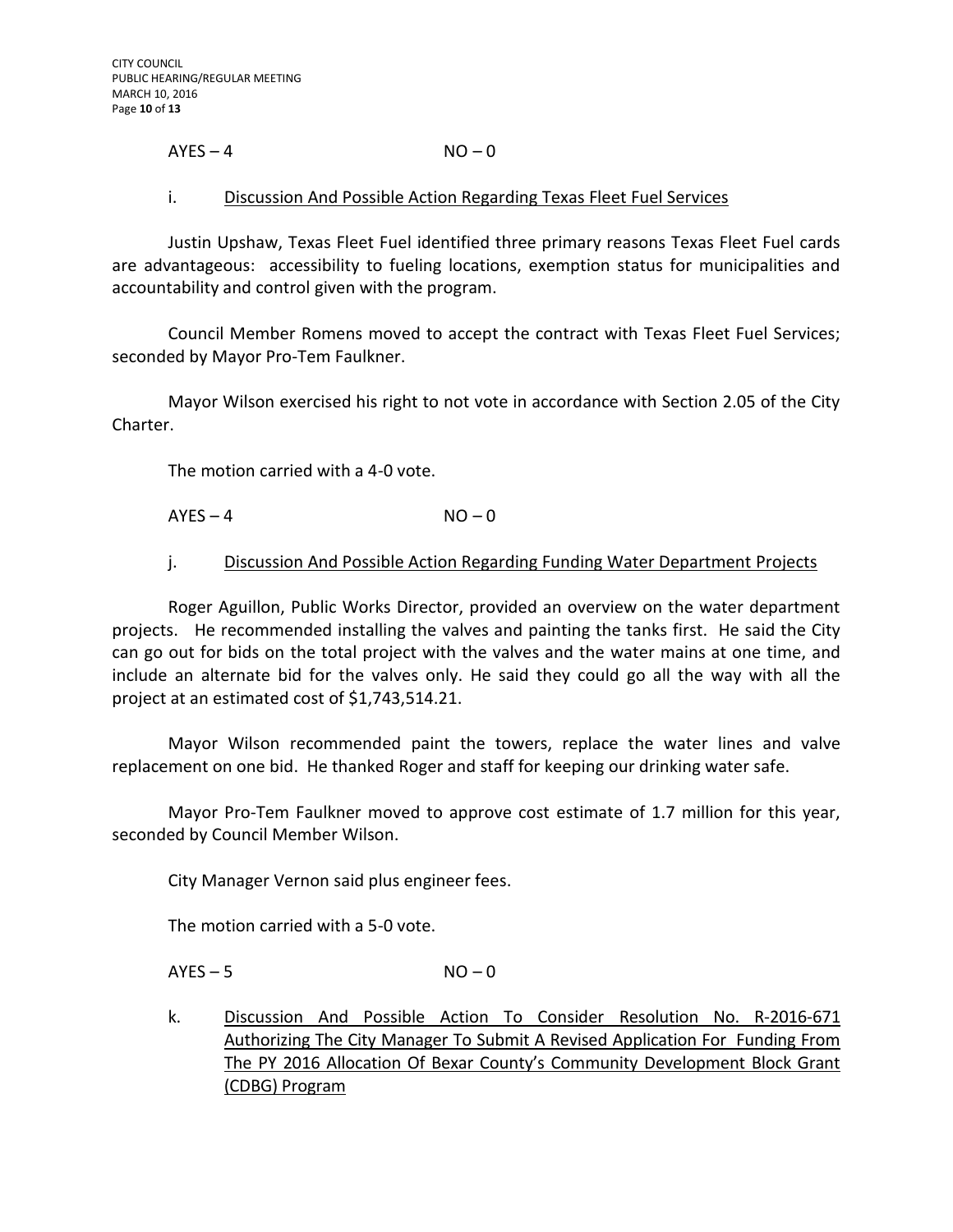City Manager Vernon informed Council that Bexar County declined Fred Haise Street and we are now making a recommendation for Pageland and Theodor at total of \$306,283.00 for both streets and the deadline to submit the application is March 31, 2016.

Council Member Romens moved to accept Resolution No. R-2016-671 authorizing the City Manager to submit a revised application for funding from the PY 2016 allocation of Bexar County's Community Development Block Grant (CDBG) Program for Pageland and Theodor; seconded by Mayor Pro-Tem Faulkner.

Mayor Wilson exercised his right to not vote in accordance with Section 2.05 of the City Charter.

The motion carried with a 4-0 vote.

 $AYES - 4$   $NO - 0$ 

## **10. Council Updates:**

- a. Planning & Zoning
- b. Buildings & Standards
- c. Crime Control
- d. Beautification & Recycling
- e. Parks & Recreation
- f. Economic Development
- g. Ordinance Review

a. Planning & Zoning – Council Member Romens informed Council there is a vacancy on the Planning and Zoning Commission.

b. Building and Standards – City Manager Vernon said the Commission will meet quarterly.

c. Crime Control – Council Member Pierce said they will meet next week.

d. Beautification & Recycling - Council Member Wilson invited everyone to the Park clean up on March 19.

e. Parks & Recreation – Kelly Wilson invited everyone to the Easter egg hunt on March 20, 2:00 P.M. at Friendship Park.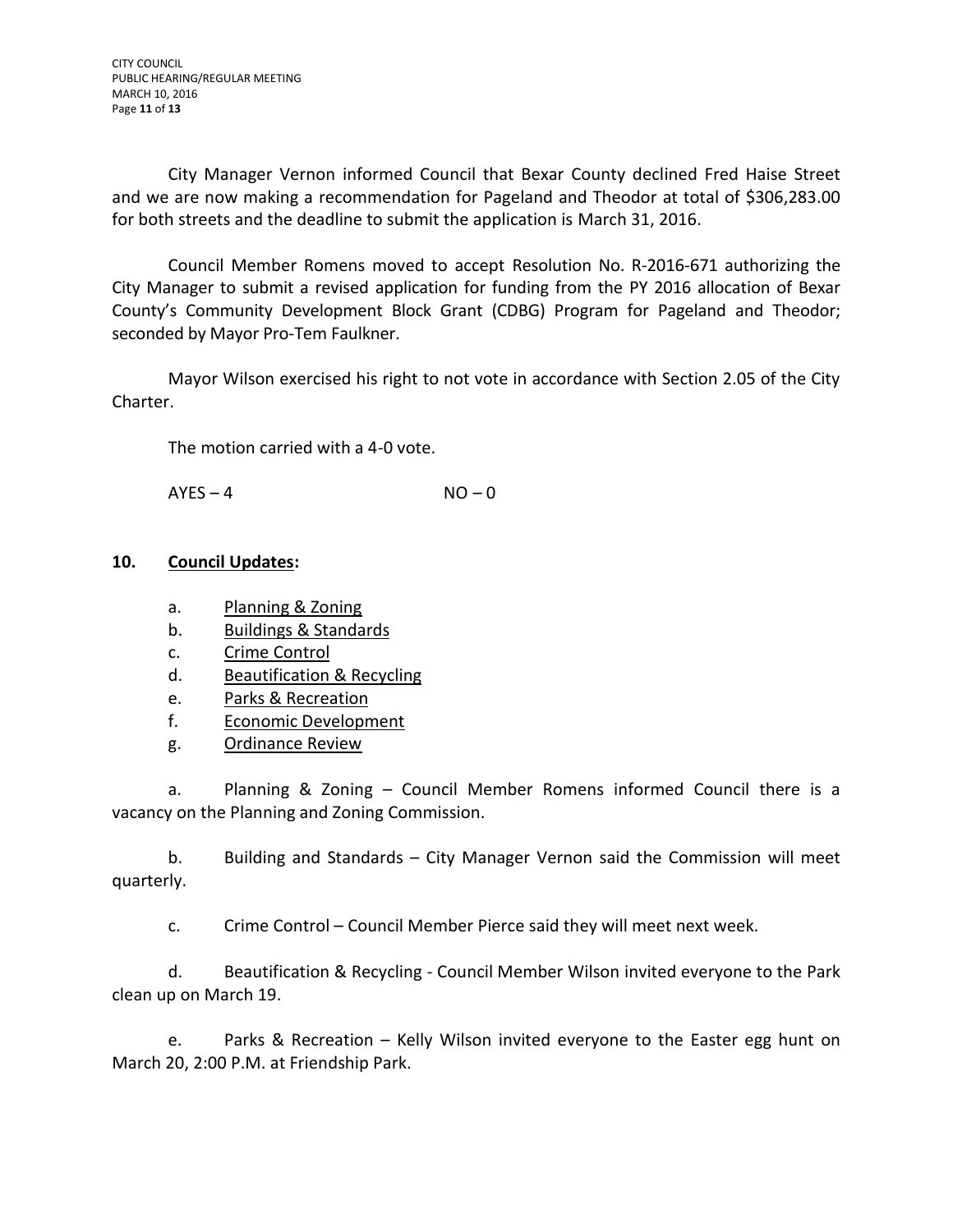f. Economic Development – Mayor Wilson said the Committee met on February 25 and discussed having a Workshop on April 9 to invite all the committees to get together to brand the City and discuss ways to reach out. He stated it's time to get the façade applications out to the businesses.

g. Ordinance Review – Mayor Pro-Tem Faulkner reported the Committee will start Title I at their next meeting, March 29 at 6:00 P.M.

# **11. Requests and Announcements**

# a. Requests By Mayor And Council Members For Items To Be Placed On Future City Council Agendas And Announcements On City Events/Community Interests

Council Member Pierce – Asked for an update on pool information. City Manager Vernon said she has received ten applications and most of them are from out of state.

Council Member Wilson – Thanked Reggie Russell and the Planning and Zoning Commission for all the work done on Comprehensive Plan. The children from Hopkins Elementary were happy to see Mayor Wilson at school last week.

Mayor Pro-Tem Faulkner –There is a lack of street lights on FM 78. She said she has heard a rumor that Wagner High School is canceling their prom this year. This could be a chance for Kirby to step up.

Mayor Wilson – Enjoyed being principal for the day at Hopkins Elementary. Judson ISD is putting a bond on the May ballot. He said the schools in Kirby will benefit from this bond. He said the city engineer will provide assistance to the Planning and Zoning Commission to address an ordinance for future design planning. Thanked staff for their hard work and the residents for coming out tonight.

# **12. Adjournment**

The Council meeting adjourned at 9:20 P.M.

 Timothy Wilson Mayor

\_\_\_\_\_\_\_\_\_\_\_\_\_\_\_\_\_\_\_\_\_\_\_\_\_\_\_

ATTEST: